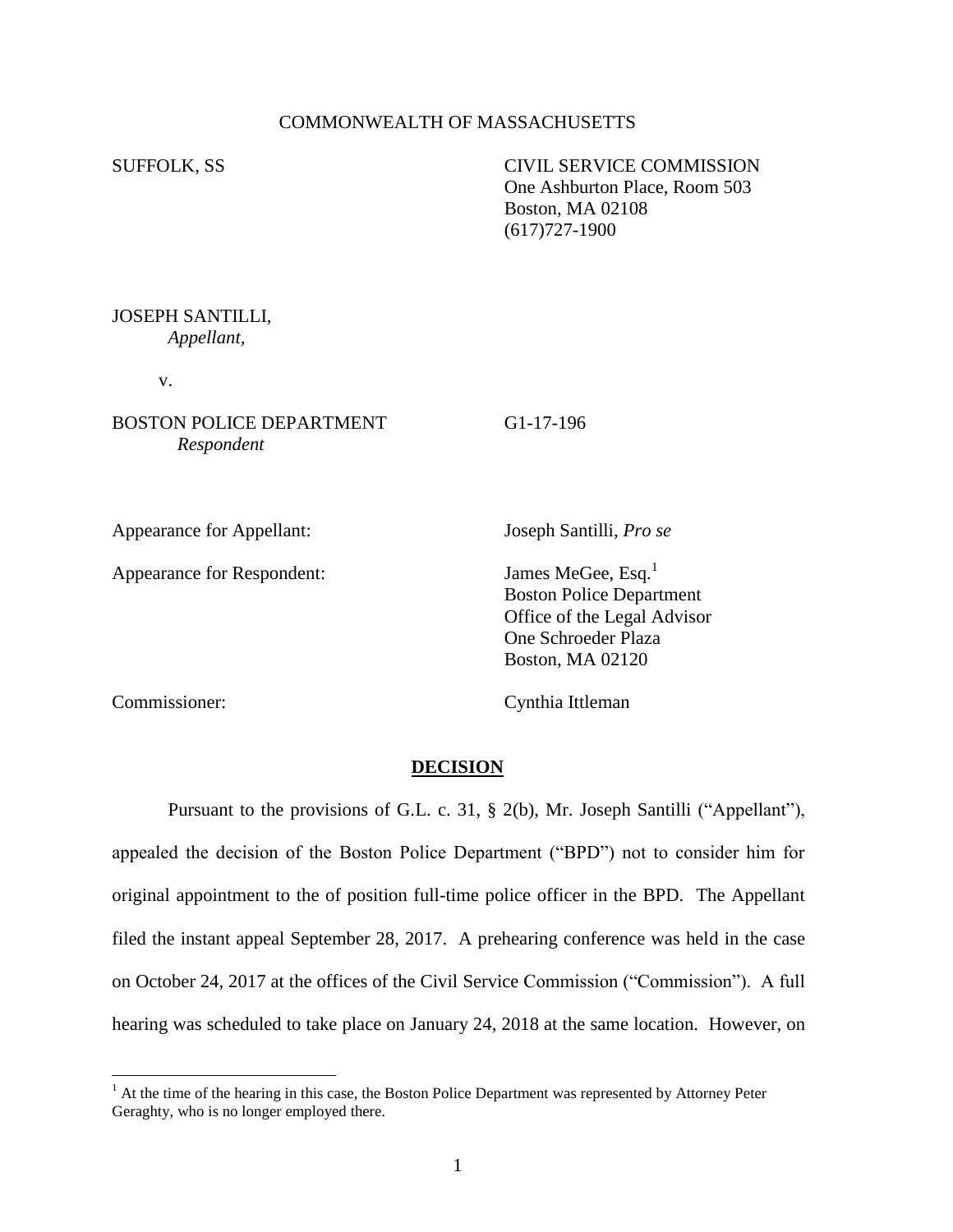January 22, 2018, the parties submitted a joint request that the Commission exercise its powers inherent in Chapter 310 of the Acts of 1993 ("310 Relief") and direct the state's Human Resources Division (HRD) to place the Appellant's name at the top of the next Certification for appointment to the position of fulltime police officer at the BPD. Chapter 310 specifically provides that such relief is available when the appellant's civil service rights have been infringed through no fault of his own. *See, e.g*., Geary v Salem Police Department, G-01-634. However, the parties' joint request specifically states, in part, that "[i]t is not disputed that Mr. Santilli did not sign the list for Certification No. 04401" and that, thereafter, there was some miscommunication among BPD personnel about the Appellant's status such that he met with a member of the RIU and was given an application to complete. The joint request further states that the Appellant did not take the next civil service exam for police officer as further reason to request Chapter 310 Relief. In my January 23, 2018 response to the joint request, I advised the parties, "[w]ithout a clear understanding of how Mr. Santilli was able to initially proceed with the BPD's review process without signing the certification, the record does not establish, at this time, that he is aggrieved." I further suggested that the January 24 hearing date be converted to an informal status conference so that BPD's Director of Human Resources, who was referenced at the pre-hearing conference, could appear to provide further clarification. Mr. Santilli and then-BPD counsel appeared on January 24 but the BPD HR Director did not appear and was not available by phone. The BPD rescinded its assent to the 310 Relief request and the Commission denied the relief at that time. As the BPD was unavailable until May, the full hearing<sup>2</sup> was rescheduled and took place on May 15, 2018. The hearing was digitally

<sup>2</sup> The Standard Adjudicatory rules of Practice and Procedures, 810 CMR §§ 1.00, *et seq.*, apply to adjudications before the Commission, with G.L. Chapter 31, or any Commission rules, taking precedence.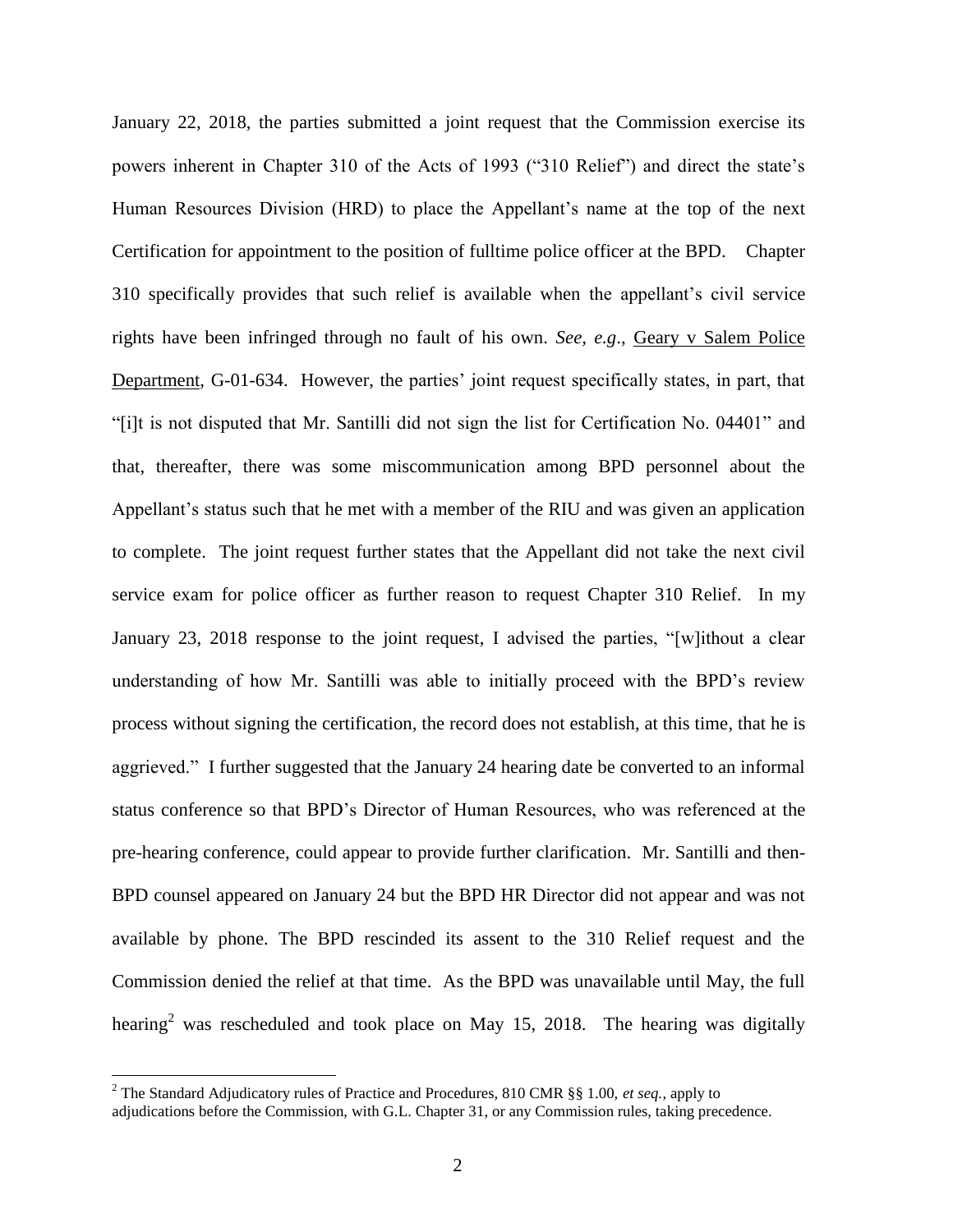recorded and the parties received a CD of the proceeding.<sup>3</sup> The parties submitted posthearing briefs on June 26, 2018. For the reasons stated herein, the appeal is denied.

## **FINDINGS OF FACT**

Nineteen (19) exhibits (Respondent's Exhibits marked R.Ex. and Appellant's Exhibits marked A.Ex.) were entered into evidence, including three (3) exhibits the parties were ordered at the hearing to produce thereafter. Based on these exhibits, the testimony of the following witnesses:

### *Called by the Appointing Authority:*

• Nancy Driscoll, then-Director of Human Resources, BPD

## *Called by the Appellant:*

 $\overline{a}$ 

Joseph Santilli, Appellant

and taking administrative notice of all matters filed in the case; pertinent statutes, regulations, policies, stipulations and reasonable inferences from the credible evidence; a preponderance of the evidence establishes the following:

1. The Appellant is a long-time resident of Boston and a graduate of Northeastern University. At or about the time that he applied to the BPD for employment as a Police Officer, the Appellant was involved in the real estate business and he coached youth sports teams. The Appellant's grandfather had been a member of the BPD, one of the Appellant's cousins was a member of the BPD and the Appellant has a number of friends who work at the BPD. (Testimony of Appellant)

 $3$  If there is a judicial appeal of this decision, the plaintiff in the judicial appeal would be obligated to supply the court with a transcript of this hearing to the extent that he/she wishes to challenge the decision as unsupported by the substantial evidence, arbitrary and capricious, or an abuse of discretion. If such an appeal is filed, this CD should be used to transcribe the hearing.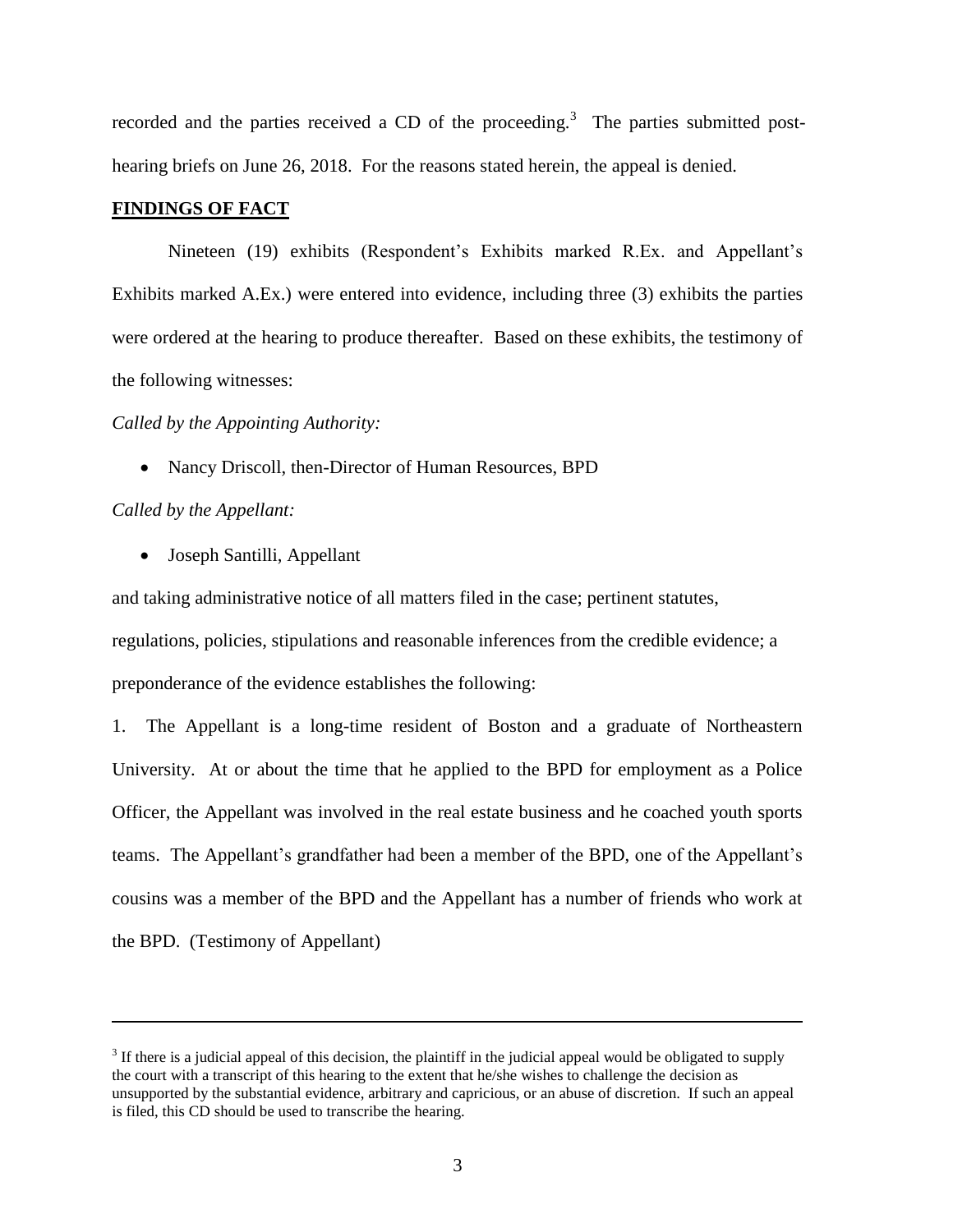2. The Appellant took and passed the 2015 civil service examination for police officer. (R.Ex. 1) His name appeared on Certification #04401 for the position of Police Officer at the BPD. (Testimony of Driscoll)

3. The BPD had a practice with respect to receipt and posting of the Certification in connection with its review of applicants for the position of Police Officer. After Ms. Driscoll, the then-Director of Human Resources at the BPD, received a civil service certification list from HRD, she printed the Certification and wrote the date and time she received it. Ms. Driscoll then notified Deputy Superintendent Walcott that she had received the certification. Dep. Supt. Walcott oversaw the Recruit Investigation Unit ("RIU"). Ms. Driscoll also advised the Police Commissioner that she received the Certification. Finally, Ms. Driscoll advised RIU Sergeant Detective(s) ("Sgt. Dets.") that she had received the certification and she directed the Sgt. Dets. to obtain retrieve the Certification and post it in the lobby at the BPD Headquarters for interested candidates on the Certification to sign. (Testimony of Driscoll)

4. Ms. Driscoll noted on the Certification the date and time that she provided the Certification to a member of RIU. (Testimony of Driscoll)

5. RIU Detectives retained the Certification. During business hours, applicants may sign the Certification in the lobby of the BPD Headquarters to express their interest in becoming a Boston Police Officer. (Testimony of Driscoll)

6. RIU Detectives monitored the Certification during business hours. When an applicant appeared to sign the Certification, the detective on duty asked the applicant to fill out a card with their contact information. (Testimony of Driscoll)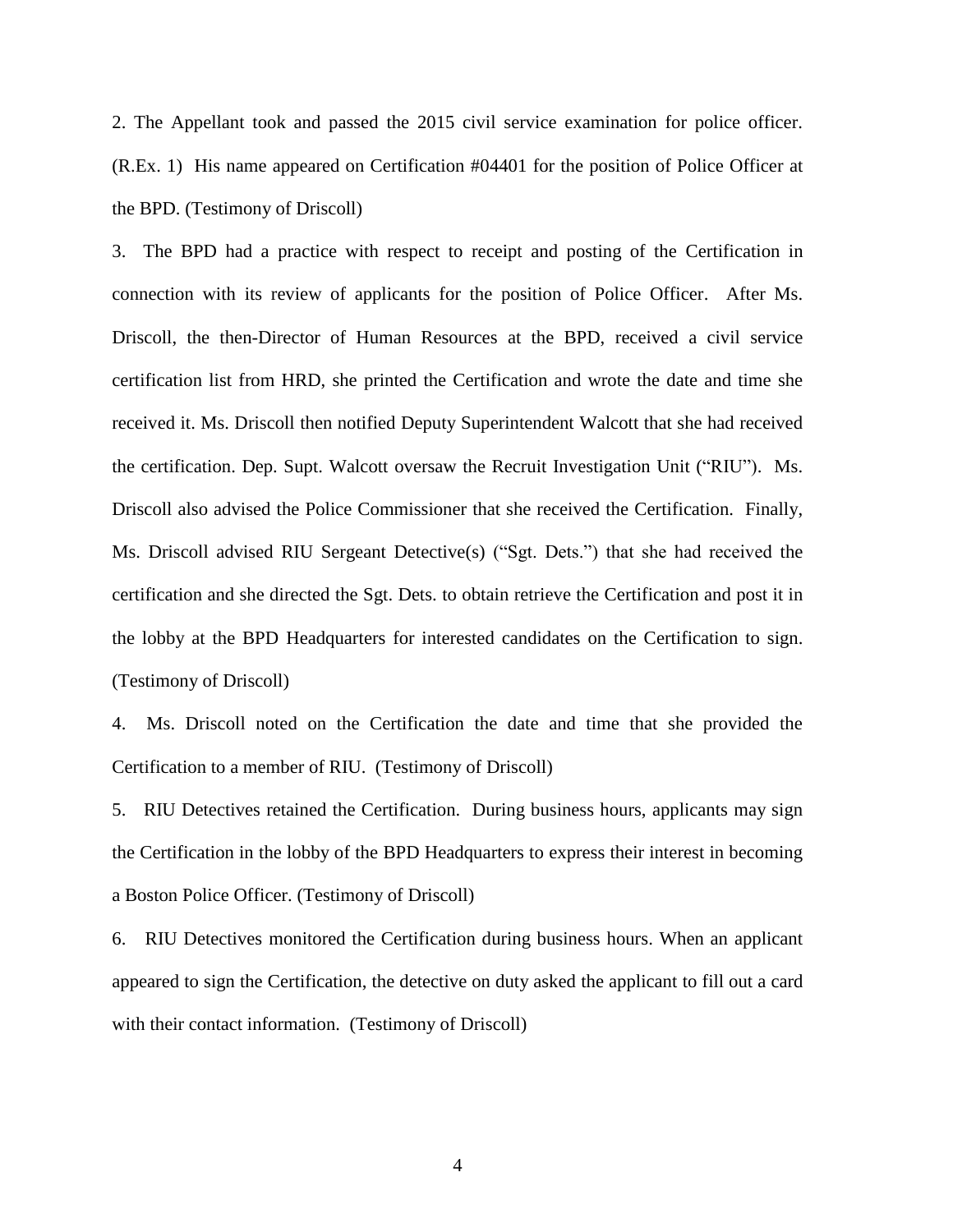7. HRD determines the date that a Certification closes. The closing date appears on the Certification sent to BPD. (*See* Personnel Administration Rules (PAR).08) HRD instructs applicants via email to appear at the BPD Headquarters to indicate their interest in becoming a Boston Police Officer prior to the closing date. After the closing date, applicants are not permitted to sign the Certification. (Testimony of Driscoll)

8. Once the Certification is closed, Ms. Driscoll obtains it and keeps it under lock and key in her office. (Testimony of Driscoll)

9. In order for someone to be considered for employment by the BPD, the person must sign the Certification, with one exception. If someone on the Certification is on active military duty and cannot appear at the BPD Headquarters to sign the Certification, HRD allows the person to send a family member to sign it. If no family member is available to sign, HRD allows Ms. Driscoll to sign on the person's behalf and the candidate is placed in a military hold status in connection with the hiring process. (Testimony of Driscoll)

10. In February 2018, Ms. Driscoll received Certification #04401 from HRD. (Testimony of Driscoll; R.Ex. 1)

11. On Certification #04401, HRD indicated that the closing date for the Certificate was S March 2, 2017, the date upon which any candidate on the Certification must sign indicating their willingness to accept appointment. (Testimony of Driscoll; R.Ex. 1)

12. Ms. Driscoll gave the Certification to RIU at 9:00 a.m. on February 23, 2017. (Testimony of Driscoll; R.Ex.  $1)^4$ 

13. On February 23, 2017, at 9:26 a.m., the Appellant received an email from HRD, at [tillibeach@xxxxxx.com,](mailto:tillibeach@xxxxxx.com) his email address of record at the time in HRD's Neogov web

<sup>4</sup> RIU made an additional copy of the Certification #04401 in order to expedite the signing process, due to the high volume of individuals coming in to sign it. Accordingly, both copies of the Certification have signatures.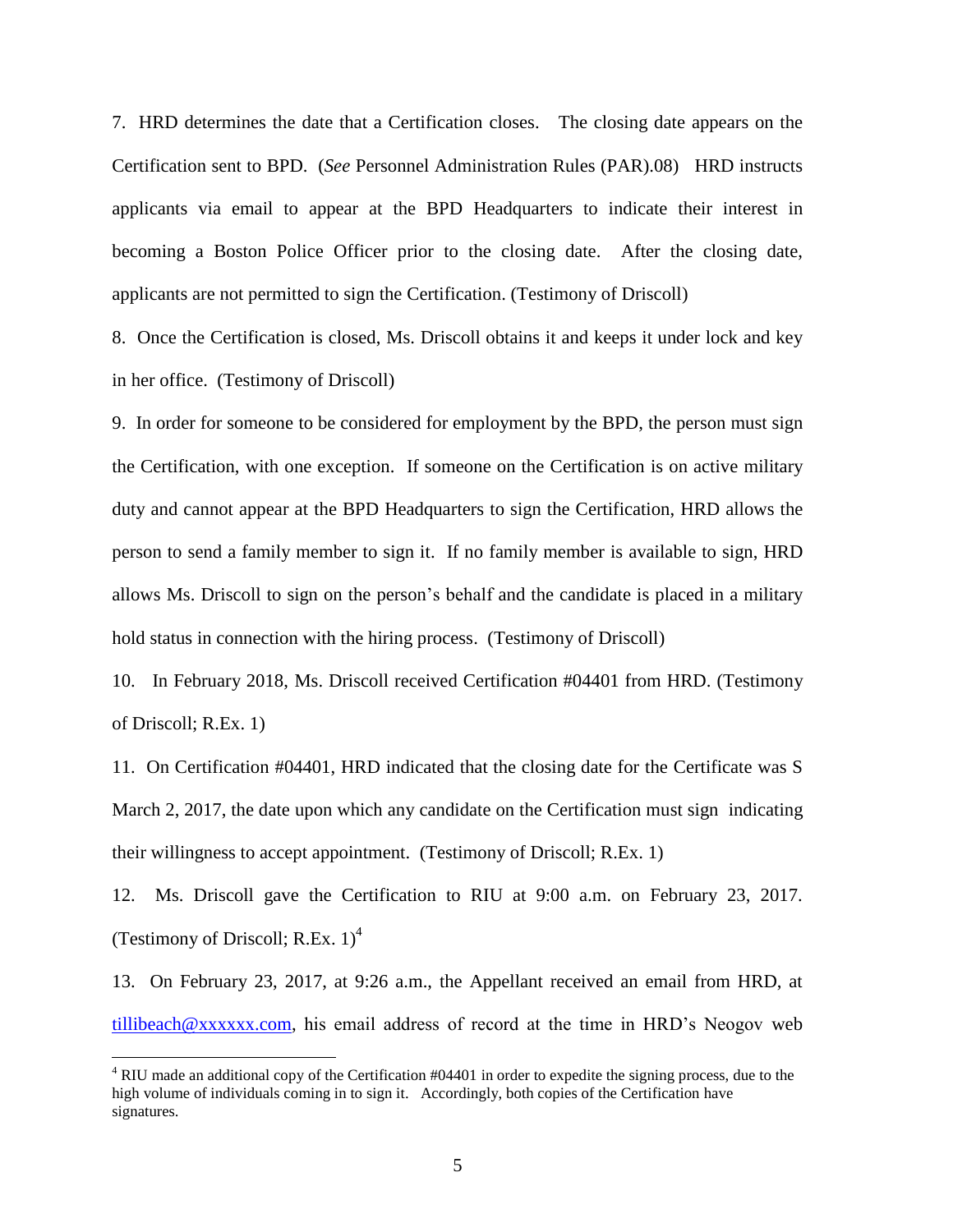portal ("Neogov"). The email notified the Appellant that the BPD was hiring full time police officers and directed him to report to BPD Headquarters on or before March 2, 2017 to be considered for appointment. (Testimony of Appellant, A.Ex.  $5$ )<sup>5</sup>

14. The Appellant did not appear at BPD Headquarters on or before March 2, 2017 and did not sign Certification #04401. (Testimony of Driscoll; R.Exs. 1 and 2)

15. Consistent with her practice, on March 10, 2017, Ms. Driscoll noted the Appellant's removal from the hiring process in Neogov because of his failure to sign the Certification. (Testimony of Driscoll; R.Ex. 6*)* 

16. Sometime after the March 2, 2017 closing date for signing Certification 04401, the Appellant contacted the BPD and attempted to be processed for appointment for the position of Police Officer. (Testimony of Appellant)

17. On May 11, 2017, Sgt. Det. Besold, one of the commanders in RIU at the time, became aware that Sgt. Det. Riley, another RIU commander, had mistakenly assigned a detective to conduct a background investigation of the Appellant based on the Appellant's representation that he had been directed to RIU by Ms. Driscoll. (R.Ex. 4)

18. Also on May 11, 2017, Sgt. Det. Besold spoke with Ms. Driscoll. Ms. Driscoll denied that she had directed the Appellant to contact the RIU. Ms. Driscoll reviewed documentation and informed Sgt. Det. Besold that the Appellant had not signed Certification 04401 and, for that reason, the Appellant's name had been removed from the

<sup>&</sup>lt;sup>5</sup> The Appellant alleges that he did not provide this email address to HRD and that he was not monitoring this email account in February 2017. The BPD did not address arguments concerning the accuracy of Neogov or HRD's recordkeeping in general because, it asserts, such arguments do not pertain to any actions taken by the BPD. However, the BPD adds that according to HRD's records produced in this case, the Appellant did not change his email address at HRD until June 21, 2017, at 3:39 p.m., shortly after the phone call in which he contends that Ms. Driscoll told him he would not complete the hiring process. (Post-hearing documents produced by BPD pursuant to an order issued at the hearing were obtained by BPD from HRD Labor Counsel Mark Detwiler on May 25, 2018).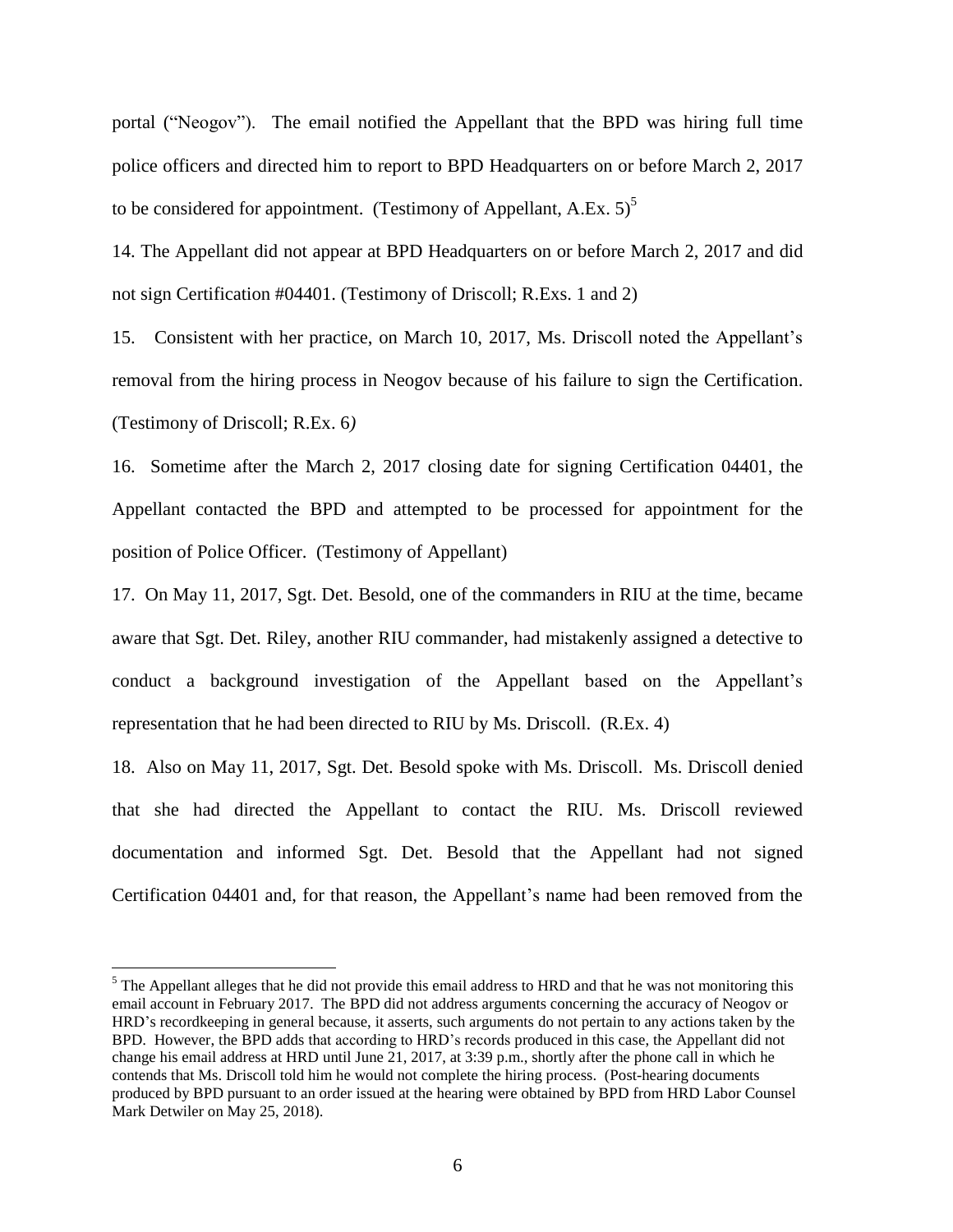HRD master list. Sgt. Det. Besold left a message for the Appellant in this regard on May 11, 2017. (R.Ex. 4)

19. The Appellant called RIU on May 12, 2017 and spoke to Sgt. Det. Riley. During the call, the Appellant confirmed to Sgt. Det. Riley that he had not signed Certification 04401 because, according to the Appellant, he did not receive the email from HRD informing him to do so to indicate his interest in the position.  $(R.Exs. 4 and 5)^6$ 

20. Both Sgt. Dets. Besold and Riley submitted reports to Dep. Supt. Walcott about their communications with the Appellant.  $(\underline{Id})$ .

21. After Dep. Supt. Walcott and Ms. Driscoll became aware of the miscommunication between the Appellant and Sgt. Det. Riley, the Appellant was not considered for appointment.

22. The Appellant filed the instant appeal. (Administrative Notice)

### *Applicable Law*

 $\overline{a}$ 

Pursuant to G.L. c. 31, § 27, a bypass occurs,

"… [i]f an appointing authority makes an original or promotional appointment from a certification of any qualified person other than the qualified person whose name appears

 $6$  Appellant's Exhibit 1 is a list of calls made on his cell phone in the spring of 2017 which he asserted were phone numbers he had called (or received calls from) at the BPD to inquire about his status in the hiring cycle involving Certification 04401. The Appellant's first call to the BPD in this regard was on March 5, 2017 (three (3) days after the March 2 deadline to sign the Certification) to his cousin who works there. The same exhibit also indicated that the Appellant called the BPD (or received a call from the BPD) at various phone numbers on March 7 and 22, twice in May and fifteen times in June, 2017 regarding his status. At the hearing, I asked counsel for BPD to share the phone numbers with Ms. Driscoll outside the Commission hearing room and to report whose phone numbers they were at the BPD. Ms. Driscoll did not recognize some of the phone numbers at all, she recognized certain central phone numbers of various BPD divisions (e.g. Human Resources, RIU and Internal Affairs) and Ms. Driscoll acknowledged Appellant's Ex. 1 indicated that three (3) calls had been made to her by the Appellant, from her to the Appellant June 20 and 21, 2017, or a combination thereof. However, as the Director of BPD Human Resources, Ms. Driscoll received numerous phone calls from interested parties during the hiring process and she did not recall having phone conversations with the Appellant. At the hearing, I ordered the BPD to conduct a search of Ms. Driscoll's email for the hiring process period to determine if she had any email communications concerning the Appellant. Post-hearing, the BPD submitted the sole email it found in this regard from RIU inquiring about the Appellant's status. There is no indication that Ms. Driscoll responded via email. I note for the record that Appellant's Ex. 1 covers the Appellant's cell phone calling record for the month of March, although the parties referenced calls in May and June.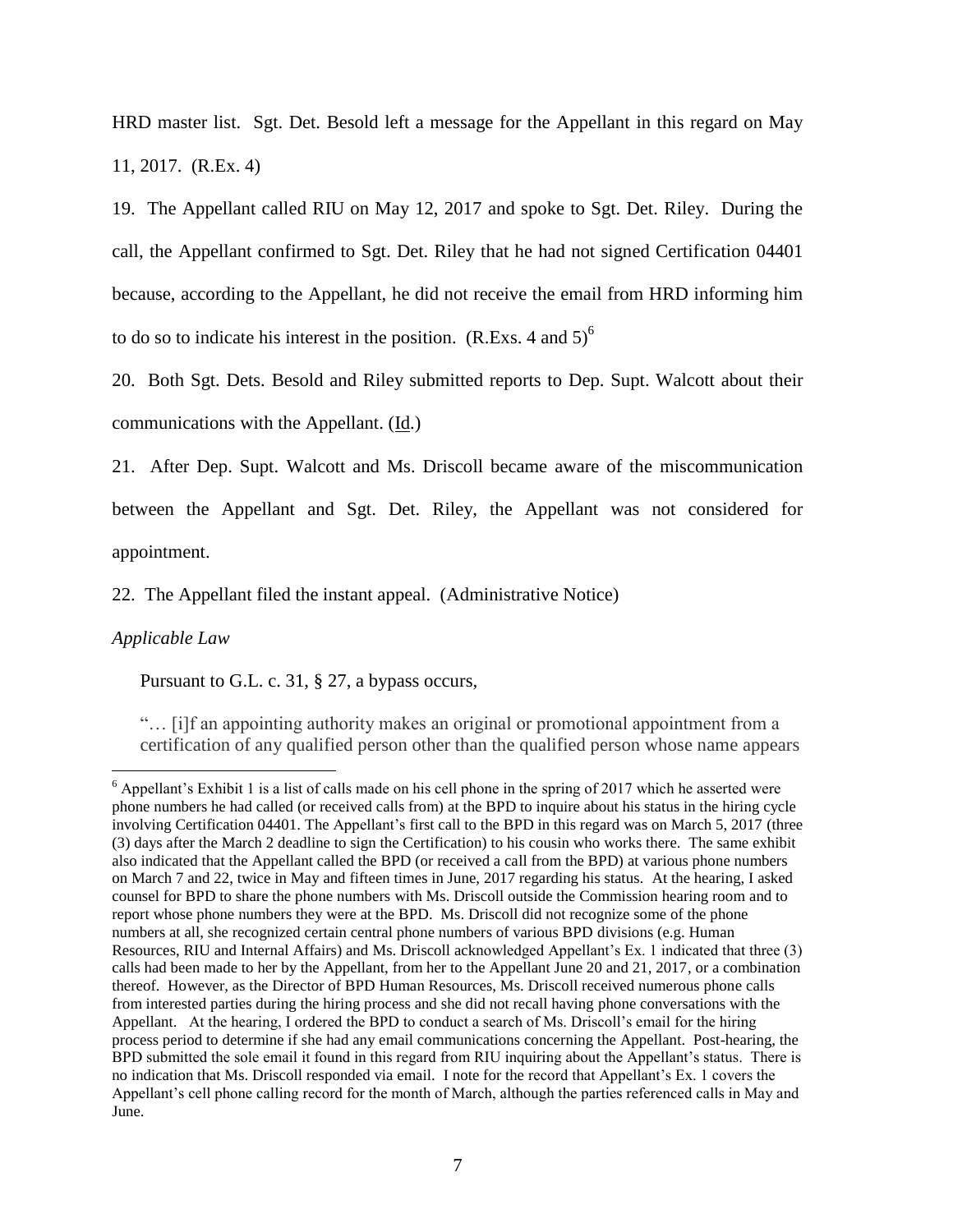highest, and the person whose name is highest is willing to accept such appointment, the appointing authority shall immediately file with the administrator a written statement of his reasons for appointing the person whose name was not highest. Such an appointment of a person whose name was not highest shall be effective only when such statement of reasons has been received by the administrator. The administrator shall make such statement available for public inspection at the office of the department.  $(Id.)^7$ 

Personnel Administrator Rule ("PAR") .02 defines a bypass as "the selection of a person or persons whose name or names, by reason of score, merit preference status, court decree, decision on appeal from a court or administrative agency, or legislative mandate, appear lower on a certification than a person or persons who are not appointed and whose names appear higher on said certification." Id.

Upon an appeal of a bypass by a candidate for employment, the appointing authority has the burden of proving by a preponderance of the evidence that the reasons stated for the bypass are justified. Brackett v. Civil Serv. Comm'n, 447 Mass. 233, 241 (2006).

Reasonable justification is established when such an action is "done upon adequate reasons

sufficiently supported by credible evidence, when weighed by an unprejudiced mind,

guided by common sense and correct rules of law." Comm'rs of Civil Serv. v. Mun. Ct.,

359 Mass. 211, 214 (1971)(quoting Selectmen of Wakefield v. Judge of First Dist. Ct. of E.

Middlesex, 262 Mass. 477, 485 (1928)).

#### *Analysis*

 $\overline{a}$ 

There is no dispute that the Appellant did not sign Certification #04401 on or before March 2, 2017, the deadline imposed by  $HRD$ <sup>8</sup> Furthermore, the fault for the Appellant's

 $<sup>7</sup>$  In 2009, the state's Human Resources Division (HRD) delegated to certain municipalities, including Boston,</sup> a number of hiring functions that it previously performed. As a result, the delegated municipalities are required to maintain appropriate records of their bypasses.

<sup>&</sup>lt;sup>8</sup> The Appellant's argument that the BPD should have allowed him to enter the hiring process without timely signing the Certification is misdirected. As Ms. Driscoll testified, HRD sets the deadline for signing a Certification. The Appellant further argues that he should have been allotted additional time to sign Certification #04401 because other candidates were granted that opportunity. As indicated at the hearing, the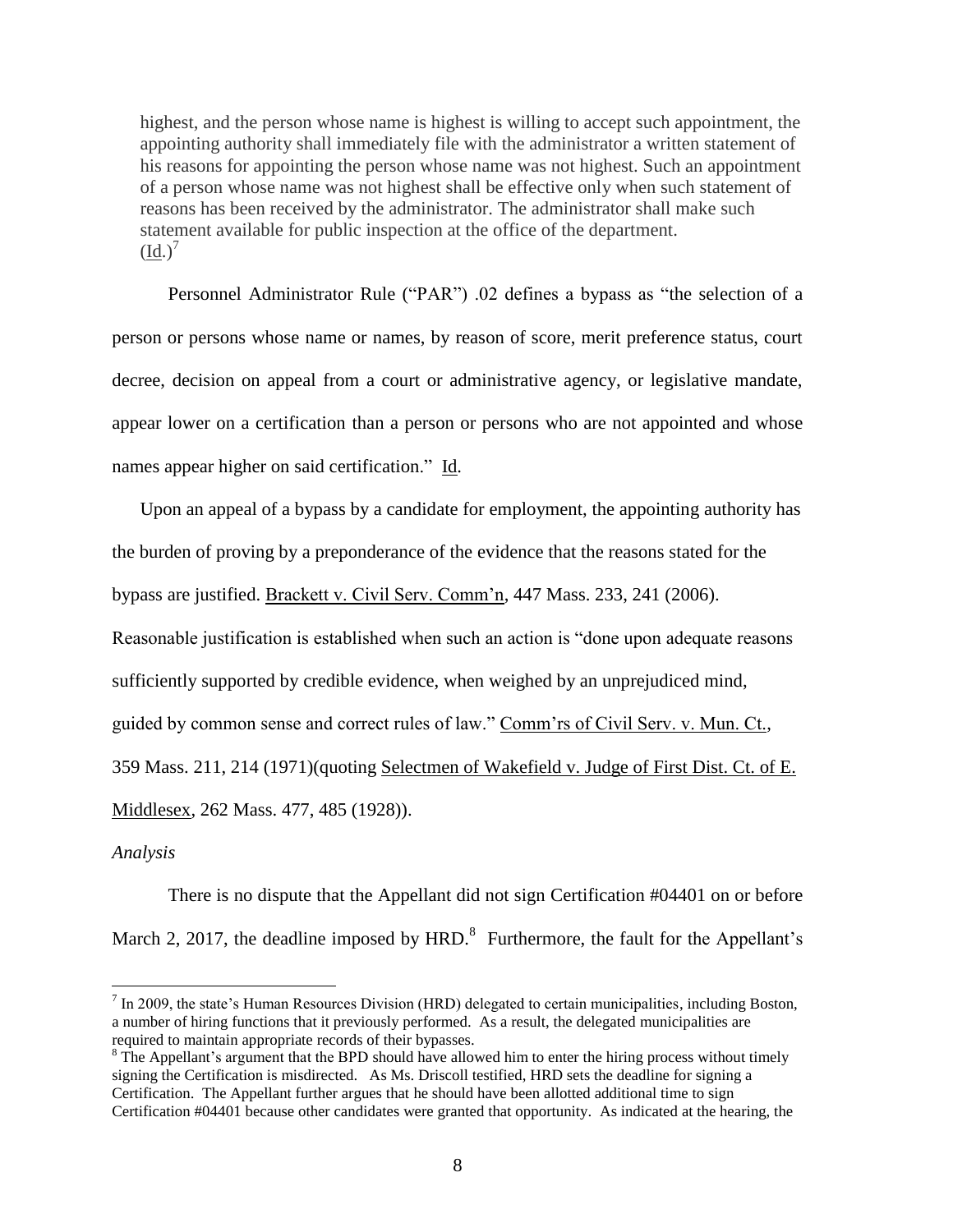failure to sign the Certification prior to the deadline lies solely with the Appellant. Specifically, the Appellant admitted at the hearing that he was not monitoring the email account on file with HRD and, therefore, he did not read the email notice in this regard until sometime after March 2, 2017. The Appellant avers that the BPD should have allowed him to sign Certification #04401 when he contacted them after the March 2, 2017 deadline but his argument lacks merit.

Notwithstanding the Appellant's failure to timely sign Certification #04401, he asserts that the Commission should grant his appeal because of communications he had with BPD employees after the March 2, 2017 deadline. However, having led the RIU to believe that it was appropriate for him to be processed for consideration when it was not, the Appellant cannot rely on Sgt. Det. Riley's mistaken assignment of a detective to conduct a background investigation weeks after Certification #04401 closed to successfully argue that he was actually considered and bypassed for appointment and it is not a valid reason for overturning the BPD's decision.<sup>9</sup> Under the circumstances here, the BPD was not required to extend the Certification deadline for the Appellant. Moreover, under the circumstances, extending the deadline for the Appellant to sign the Certification in this case would result in

handful of candidates who were granted limited extra time to sign this Certification were either candidates who were on active military duty, their names were added to the list by HRD pursuant to BPD's request for additional names, a Commission decision granted a candidate's bypass appeal or the candidate had been previously hired but did not complete their probationary period (*see* Personnel Administration Rule 7.02).

 $\overline{9}$  There is substantial evidence that contradicts the Appellant's contention that Ms. Driscoll permitted him to enter the process weeks after the Certification closed and sent him to RIU to be processed. First, Ms. Driscoll removed the Appellant from the hiring process on March 10, 2017 in Neogov based on his failure to sign the certification. Second, Ms. Driscoll testified that her practice, when contacted by prospective candidates inquiring about their status, is to check the Certification to make sure the individual signed the list. If the individual has not signed the Certification by the deadline, Ms. Driscoll advises the candidate that they will not be processed for appointment. Third, as indicated in the reports of Sgt. Dets. Riley and Besold, the miscommunication and subsequent action by Sgt. Det. Riley was caused by the Appellant's representation to Riley that he had been directed to RIU to be processed by Ms. Driscoll, who testified that she did not so direct the Appellant. Testimony of Driscoll; R.Exs. 4, 5 and 6.